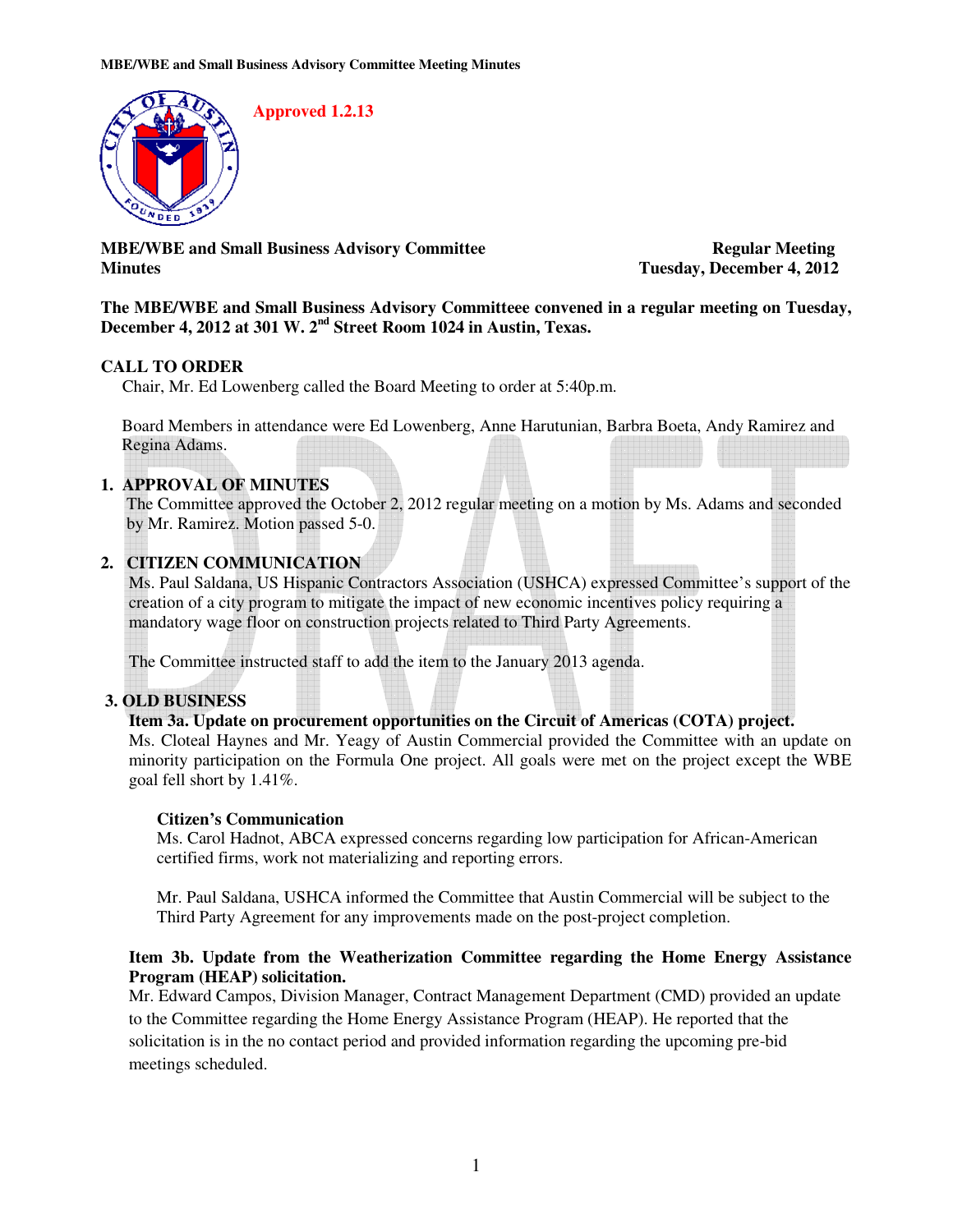**Item 3c. Update from City staff regarding the Pickfair Recreation Center ADA & Parks Improvement and Conley-Guerrero Senior Activity Center Renovations (Rebid) project contracting issues.** 

Ms. Kim McNeeley, Director, Parks and Recreation Department (PARD) and Mr. Rey Hernandez, Project Manager, PARD reported the City made a payment to T-N-G's Construction based on all information provided in regards to the Pickfair Recreation Center project.

#### **Citizen's Communication**

Mr. Juan Oyervides stated he disagrees with the payment resolution and requested the Committee ask the Council Committee to pay in full to avoid possible litigation.

Mr. Paul Saldana stated that the prime contractor, G. Hyatt was issued a violation but are not being held accountable for payments to T-N-G Construction.

Mr. Ramirez motioned that staff have the City Auditor review the Pickfair contract as it related to work performed, the dispute and payment made to T-N-G Construction. Motion second by Ms. Adams and passed 4-0.

## **4. NEW BUSINESS**

## **Item 4a. Update from Public Works Department staff regarding the Commodity Code Crosswalk process and its progress.**

Ms. Robin Camp, Project Manager, Public Works briefed the Committee on the Commodity Code Crosswalk project. They are currently establishing standardized and methodical processes for commodity codes and solicited community input.

#### **Citizen's Communication**

Ms. Carol Hadnot, ABCA stated that she was unable to attend the community outreach event due to Formula One's traffic block issue.

The Committee requested that there be another outreach event to hear communities input.

Ms. Camp agreed and will inform the Committee of those dates.

## **Item 4b. Presentation from SMBR staff regarding certification guidelines.**

The Committee lost quorum so this item was postponed until the January 2013 meeting.

# **Item 4c. Discuss possible MBE/WBE Procurement Program Ordinance and Rule changes.**

The Committee lost quorum so this item was postponed until the January 2013 meeting.

 **Item 4d. Discuss and take action on adopting a regular meeting schedule for 2013 calendar year.**  The Committee passed a motion to approve the 2013 regular meeting schedule 4-0 before losing quorum.

#### **5. STAFF REPORTS**

 **Item 5a. Monthly report and update from Small & Minority Business Resources Department (SMBR) regarding the Small Business Construction Program (SBCP).**  The monthly report from SMBR regarding the SBCP was not considered.

#### **Item 5b. Monthly report and update from Small & Minority Business Resources Department (SMBR) regarding Request for Changes.**

The monthly report from SMBR regarding Request for Changes was not considered.